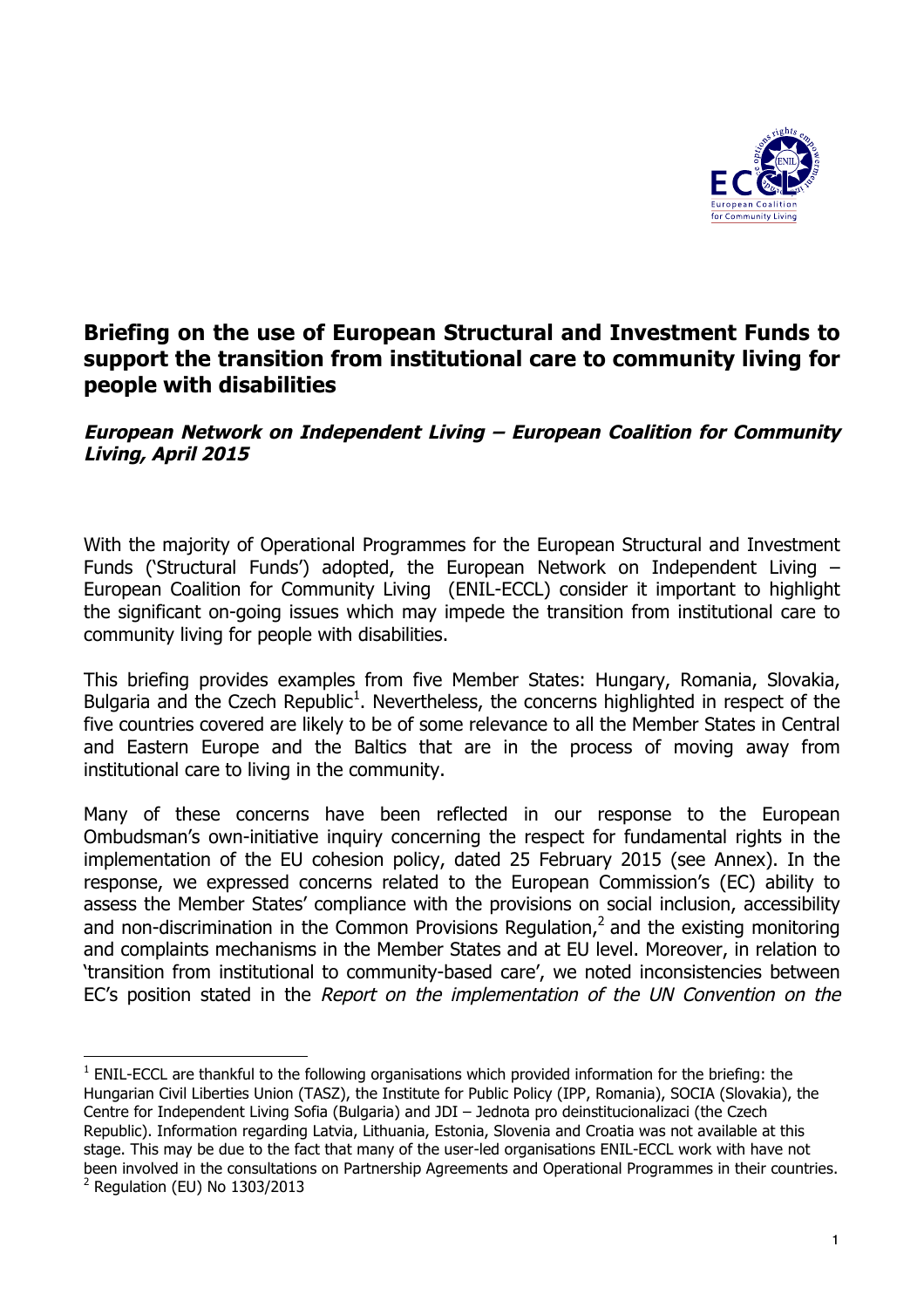Rights of Persons with Disabilities,<sup>3</sup> which commits to no further investments into new or existing institutional infrastructure, apart from exceptional circumstances and provided the institution is earmarked for closure,<sup>4</sup> and the *Draft guidance for EC desk officers on the* transition from institutional to community-based care<sup>5</sup>. According to the Draft guidance, such investments can still be made if "the persons concerned, given the seriousness of their condition, require constant medical supervision". This goes against Article 19 of the UN Convention on the Rights of Persons with Disabilities (CRPD), which provides for the right to live independently and to be included in the community for ALL people with disabilities.

## **1. The lack of adequate policies for the replacement of long-stay residential institutions with services that facilitate Independent Living**

Although Partnership Agreements (PA) and Operational Programmes (OP) make reference to 'transition from institutional to community-based care', this objective is undermined by the absence of clear policies to implement deinstitutionalisation reforms. ENIL-ECCL are concerned that Member States lack the will and/or capacity to ensure the closure of longstay residential institutions for people with disabilities, alongside the development of high quality support services in the community that facilitate Independent Living and access to mainstream services, such as housing, education, employment, health care, transport and others. For example:

• In **Romania**, both the PA and the two relevant OPs (the Regional Operational Programme -  $ROP^6$  and the Human Capital Operational Programme -  $HCOP^7$ ) contain measures to support 'transition from institutional care (residential centres) to community services'. In the case of the ROP, this includes investment into family type homes, protected houses and adequate equipment, and in the case of HCOP soft measures such as hiring of staff to work in community-based services, supporting independent living skills of those in institutional care and any other actions to support the process of deinstitutionalisation. However, there is no national commitment to close all long-stay residential institutions for people with disabilities, nor is this commitment a condition for receipt of funding. ENIL-ECCL are therefore concerned that Structural Funds will not achieve a transition from institutional care to community-based support. Instead, these funds will help to establish a parallel system of community-based services, co-existing with long-stay residential institutions. To address this concern, **the outcome and output indicators for** 

<sup>&</sup>lt;sup>3</sup> Commission Staff Working Document, Report on the implementation of the UN Convention on the Rights of Persons with Disabilities (CRPD) by the European Union, June 2014, available at: http://ec.europa.eu/justice/discrimination/files/swd\_2014\_182\_en.pdf

<sup>&</sup>lt;sup>4</sup> According to this report, Structural Funds (specifically the European Regional Development Fund) should not be used for building new residential institutions or the renovation and modernisation of existing ones. The report adds that such investments could be justified in exceptional cases "where urgent and life-threatening risks to residents linked to poor material conditions need to be addressed" but "only as transitional measures within the context of a de-institutionalisation strategy".

<sup>&</sup>lt;sup>5</sup> Draft Thematic Guidance Fiche for Desk Officers, Transition from Institutional to Community-based Care (De-institutionalisation – DI), Version 2 – 27/01/2014. See:

http://ec.europa.eu/regional\_policy/sources/docgener/informat/2014/guidance\_deinstitutionalistion.pdf <sup>6</sup> See: http://www.inforegio.ro/images/programare2014-2020/POR\_2014\_2020\_ian2015.pdf

<sup>7</sup> See: http://www.fonduri-ue.ro/res/filepicker\_users/cd25a597fd-62/2014-2020/po/VO.POCU.2014-2020.pdf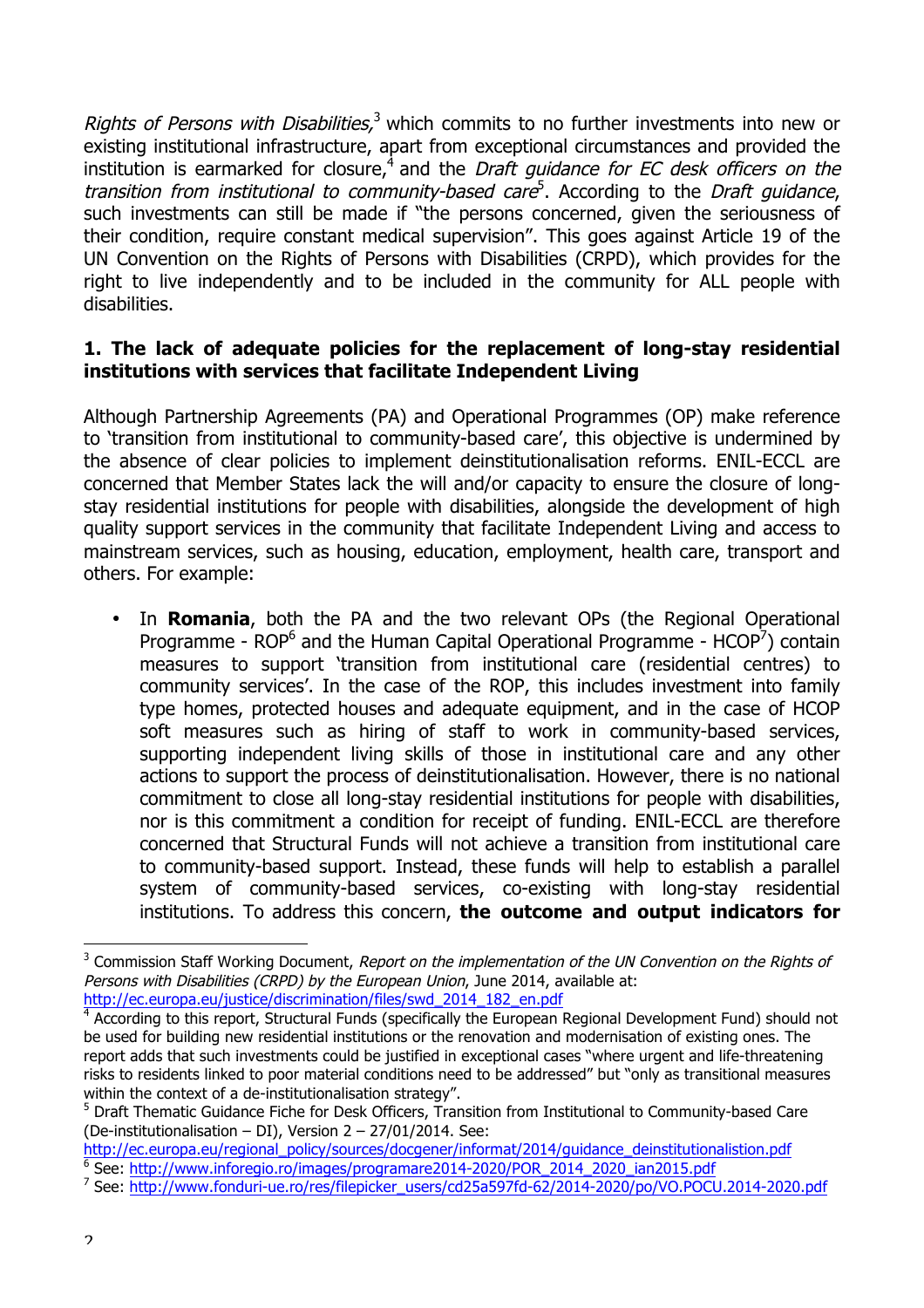### **OPs and the criteria for project applicants in the Guidelines for Beneficiaries should also assess the number of institutions closed at the end of the programming period 2014 – 2020**. 8

- In **Bulgaria**, ENIL-ECCL are concerned that the Government's approach is likely to result in the continued institutionalisation of people with disabilities, albeit in settings where the physical conditions are better than in the large residential institutions. This is because there are plans to replace the large residential institutions with Small Group Homes (SGHs), with no indication that other (mainstream) housing options will be developed as well.<sup>9</sup> Without the necessary support services for Independent Living, and due to the lack of quality standards and independent inspection mechanism, as well as problems in the way services are funded (with individuals losing funding should they leave residential care), it is unlikely that this approach will in any way facilitate social inclusion of people with disabilities in Bulgaria. Both ENIL-ECCL and the European Expert Group on the Transition from Institutional to Community-based Care (EEG), as well as the Council of Europe Human Rights Commissioner and the Committee on the Rights of Persons with Disabilities, have reiterated that **over-reliance on SGHs (also referred to as family-type homes and protected housing) leads to continued segregation of people with disabilities from the community and should not be used as the only alternative to institutional care. If at all, it should be used in exceptional circumstances only, alongside mainstream housing options (such as regular apartments of different sizes and already existing houses in the community)**.
- Similarly, in **Romania**, the Regional Operational Programme refers only to investments into family-type homes and protected houses, rather than making mainstream housing available to people with disabilities (by, for example, purchasing existing apartments or houses in the community). As evidenced by countries in the process of moving away from institutional care to living in the community, <sup>10</sup> **developing housing options does not have to be synonymous with building new infrastructure**.
- In the **Czech Republic**, the OPs neither make clear that community-based services are to be supported nor do they prohibit investments into institutional care. The **approach adopted by the Government is one of 'humanization' of institutional care. Not only does this not guarantee the closure of institutions and their replacement with services in the community, but allows the modernisation and renovation of existing institutions**. There has been a significant increase of places in the so-called 'homes with a special regime'

  $8$  For more information, please see the statement by the Institute for Public Policy: http://www.ipp.ro/statement-on-the-use-of-european-structural-and-investment-funds-for-the-disabilitysector-in-romania-in-2014-2020/

 $9$  This is similar to the previous programming period, when large residential institutions for children were replaced mainly with SGHs (accommodating up to 12 children).

 $10$  For example, please see the Open Society Foundations briefing on the process of deinstitutionalisation in Croatia: http://www.opensocietyfoundations.org/briefing-papers/deinstitutionalization-croatia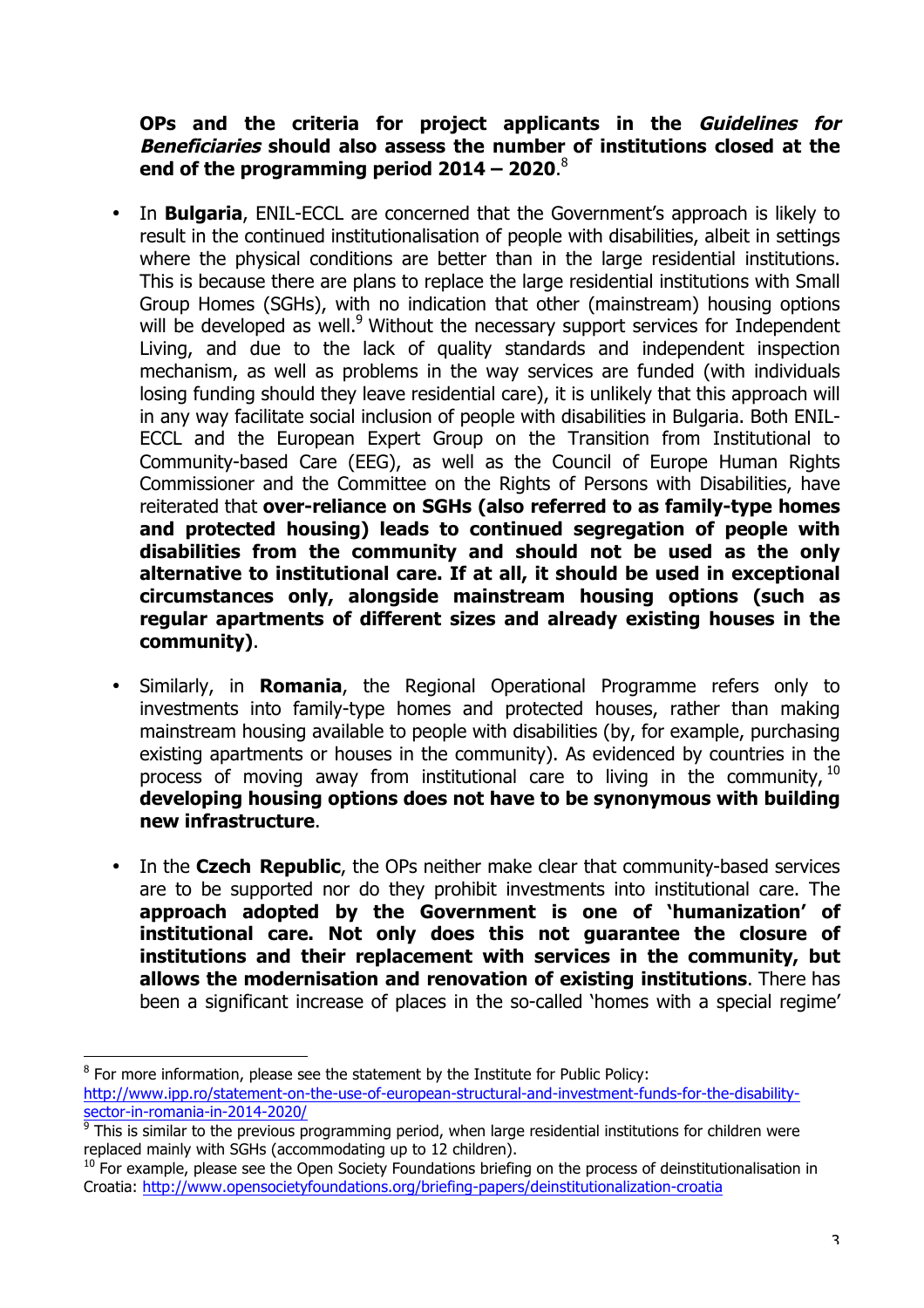and the majority of funding spent on 'care' for people with disabilities is still directed towards institutional care.

• In **Hungary**, despite the significant objections raised by civil society organisations to the Government's plan to allow Structural Funds to be invested in institutions for up to 25 persons, this has remained in the Human Resources Development Operational Programme 2014 – 2020. The OP states that "this size is only allowed for those who need 24-hour care, and whose needs are assessed by individualised assessments", which is in clear violation of Article 19 of the CRPD. This article applies without prejudice to all people with disabilities, regardless of their level of support needs. **Should the European Commission allow investments into such settings, it would be acting contrary to its own stated policy of not allowing investments into the building or renovation of long-stay residential institutions in 2014 – 2020, as well as its obligations as a State Party to the CRPD.**

## **2. Inadequacy of existing strategies in the Member States**

Having an adequate strategy/ies in place which support the full social inclusion of people with disabilities and transition from institutional care to community-based services is key to ensuring that the measures supported by Structural Funds can both in the short-term and long-term ensure that people with disabilities are able to live and participate in the community. However, from the information received by ENIL-ECCL, several organisations have expressed concerns about the existing strategies in their countries. For example:

- In **Slovakia**, the formulations in the deinstitutionalisation strategy are considered too vague to be considered as adequate to facilitate the development of high quality alternatives to institutional care for people with different support needs.
- In the **Czech Republic** or **Romania**, to date no strategy for the transition from institutional to community-based services exists.
- In **Hungary**, we share the Committee on the Rights of Persons with Disabilities' concern<sup>11</sup> that the Government has set a 30-year timeframe to implement its deinstitutionalisation strategy.
- In **Bulgaria**, the adequacy of existing strategies relevant to people with disabilities for facilitating social inclusion is highly questionable. For example, the Government's strategy for supporting the employment of people with disabilities is focused on developing special workshops, rather than inclusion in the open labour market. This is despite the fact that most countries in Western Europe are moving away from this approach, which has shown not to be economically viable and results in the continued social exclusion of people with disabilities. Moreover, the recently issued call for proposals on personal assistance for people with disabilities provides for a

 $11$  See Concluding observations on Hungary, dated 22 October 2012:

http://tbinternet.ohchr.org/\_layouts/treatybodyexternal/Download.aspx?symbolno=CRPD%2fC%2fHUN%2fC O%2f1&Lang=en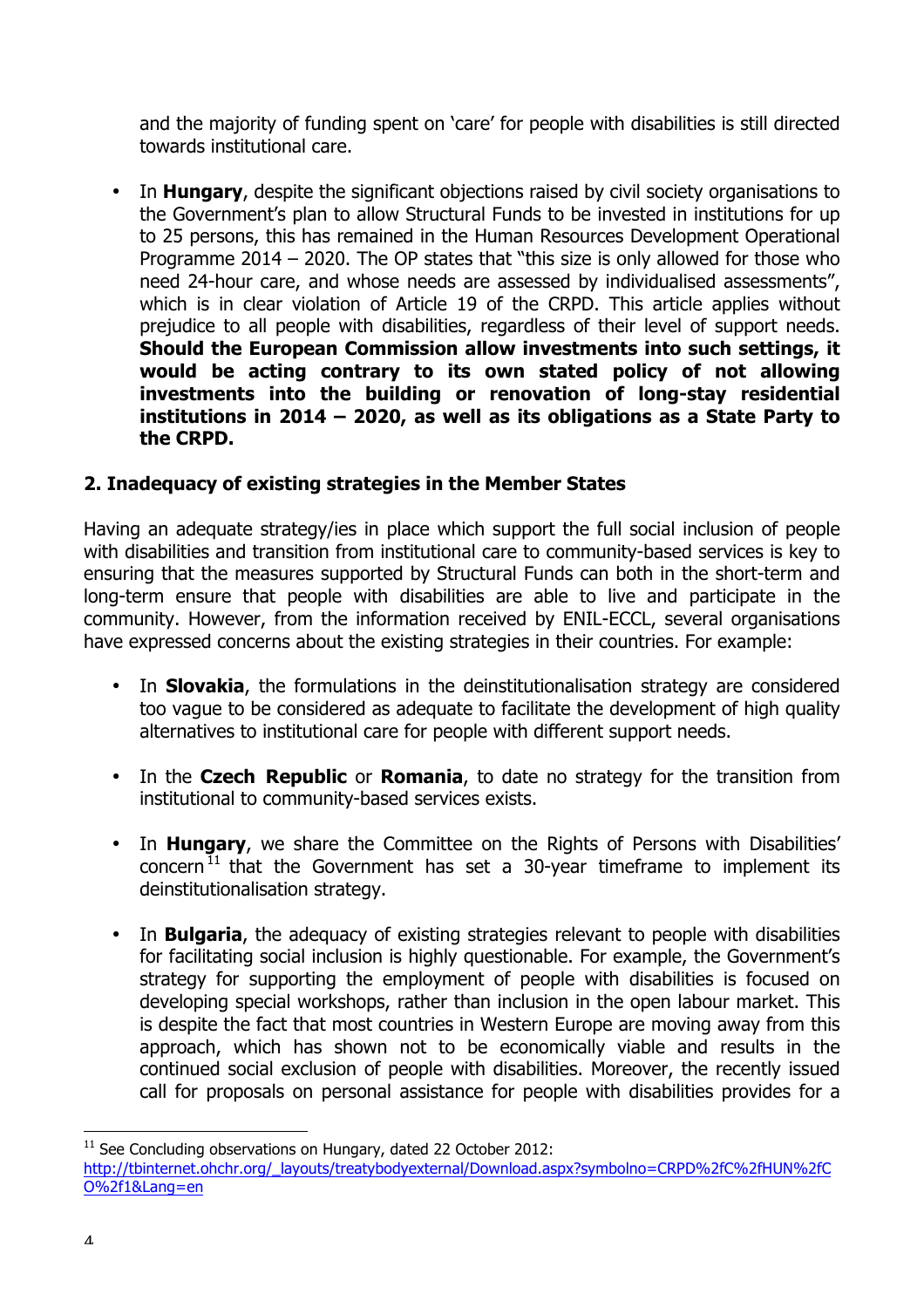limited number of hours, a very low hourly rate (inadequate to hire assistants on the open labour market), does not differentiate between places of provision (whether it is Sofia or other parts of the country) and is open only to the municipalities (rather than partnerships between NGOs and municipalities). ENIL's member - the Centre for Independent Living Sofia - which has been providing personal assistance to people with disabilities in Sofia for a number of years, has expressed disappointment that the Government has failed to build on the existing good practices in the country, instead opting for an approach which will leave many people with disabilities reliant on family members and unable to take up employment etc.

ENIL-ECCL question<sup>12</sup> the capacity of the EC to assess whether Member States are able to fulfil the relevant  $ex$  ante conditionalities (esp. thematic  $ex$  ante conditionalities under Thematic objective 9 of the Common Provisions Regulation). The mere existence of strategies is not enough, as such strategies must be directed at the closure of long-stay residential institutions and full inclusion and participation of people with disabilities in society, with adequate support. We have therefore urged the EC to involve people with disabilities and their representative organisations when assessing the fulfilment of relevant ex ante conditionalities.

### **3. Lack of coordination between the European Social Fund (ESF) and the European Regional Development Fund (ERDF) in relation to deinstitutionalisation**

ENIL-ECCL welcome the EC's efforts to ensure that at least 20 per cent of the ESF allocation in the Member States goes towards supporting social inclusion of different groups, and is pleased that this target has been achieved during the programming stage. We also welcome the emphasis on the need to integrate ESF and ERDF funding; especially when it comes to deinstitutionalisation, the soft measures funded by ESF, such as staff costs, family support, early-intervention services etc., in combination with the needed infrastructure, are key to ensuring success of the process.

However, we are concerned whether the planned social inclusion measures will in fact be supported by ERDF investments, which are still geared towards supporting special (or 'parallel') services for people with disabilities (such as the already mentioned SGHs, familytype homes and protected housing, often situated in remote areas), rather than mainstream infrastructure. 'Accessibility' for people with disabilities is still interpreted in its narrow sense, as physical accessibility of the environment, including being able to enter schools, health facilities etc. While that is also of key importance, the fact is that housing options for people with disabilities in the community continue to be inadequate or absent; therefore, 'accessibility' should be interpreted as providing access of people with disabilities

 $12$  See, for example, Realising the Right to Independent Living: Is the European Union Competent to Meet the Challenges?: ENIL-ECCL Shadow report on the implementation of Article 19 of the UN Convention on the Rights of Persons with Disabilities in the European Union, October 2014. Available at: http://www.enil.eu/wpcontent/uploads/2012/06/Shadow-Report-11-04-2014-final-WEB-1-1.pdf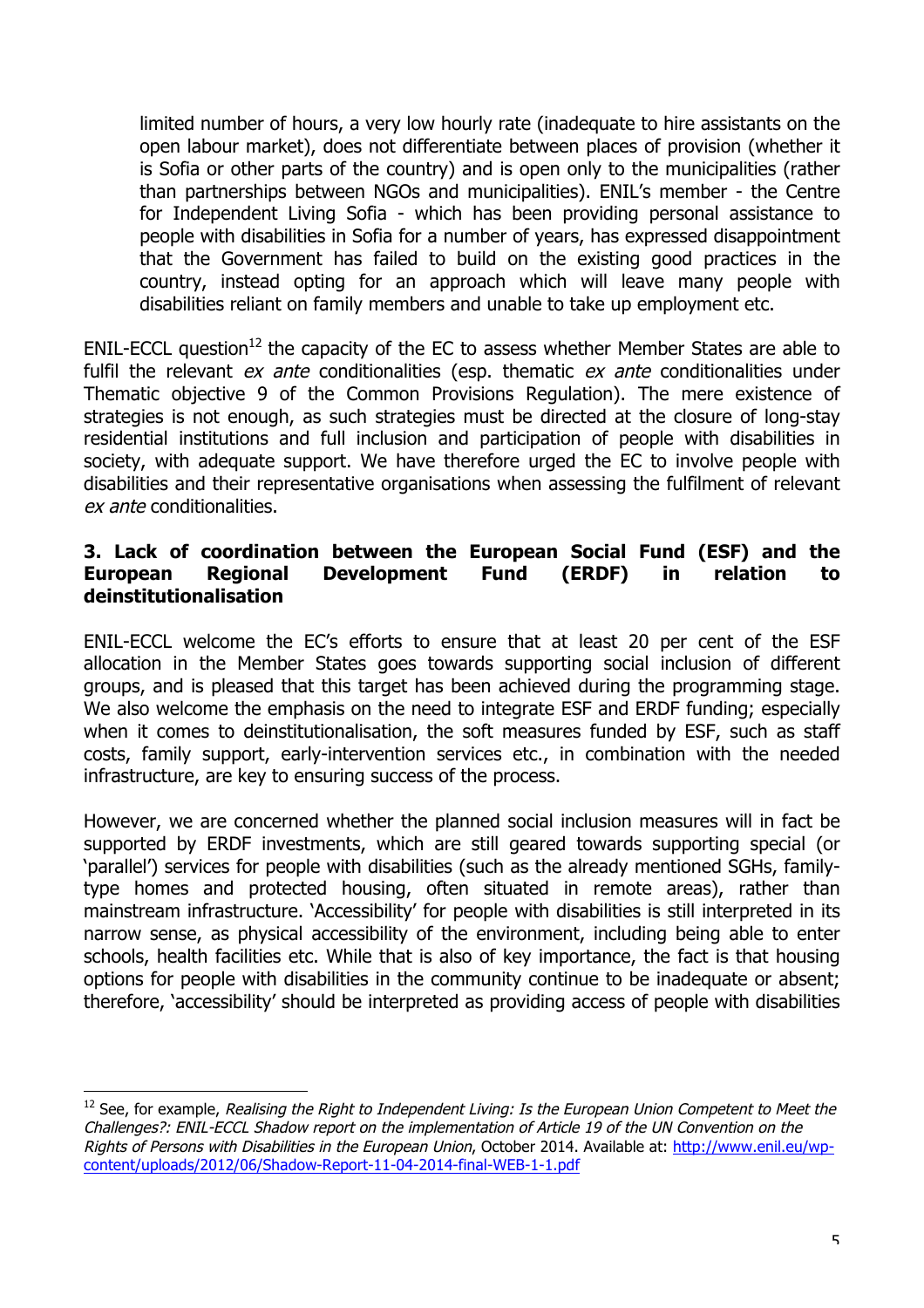to mainstream housing, as well as to other services and facilities.<sup>13</sup> Some concerns expressed in this regard are as follows:

- In **Slovakia**, the Coordination Working Group for Deinstitutionalisation, which should ensure that there is coordination between ESF and ERDF when such funds are used to support deinstitutionalisation, has still not been established. There are therefore concerns that once calls for proposals are published, the conditions for applicants will not be adequate to ensure that only those projects that facilitate living in the community are funded.
- In **Romania**, there is insufficient coordination between ESF and ERDF when they are funding projects aimed at supporting transition from institutional care to community-based services. The risk is that investments into infrastructure will not be combined with development of staff able to deliver quality services in the community, and vice versa.

## **4. Insufficient implementation of the partnership principle**

Adoption of the Code of Conduct on Partnership has provided a real opportunity for Member States to more meaningfully involve organisations of people with disabilities, and people with disabilities themselves, in different stages of Structural Funds implementation. While there are noticeable improvements in comparison to the previous programming period – thanks to the fact that Member States have to report to the EC on how they are implementing the partnership principle – we are still concerned about the following issues:

- **Consultation often remains limited** to the National Disability Councils, larger umbrella organisations and service providers, which are not representative of a wide range of views among people with disabilities and may focus on the interests of one particular group. Furthermore, people with disabilities in institutional care (in the majority, these are people with intellectual disabilities and mental health problems) often remain without a voice in this process.
- It is not known whether Managing Authorities are using, or plan to use, funds for **technical assistance to build the capacity of user-led disabled persons' organisations** (DPOs), advocating for deinstitutionalisation, to meaningfully participate in Structural Funds implementation and monitoring. In the experience of ENIL-ECCL, which brings together mainly grassroots groups, most organisations lack the necessary expertise and influence to take part in the process.
- Where **coordination bodies** are being set up (with Structural Funds) to support the selection of projects and to provide training and other expertise, it is unclear whether there is scope for the involvement of people with disabilities able to provide peer support or in other ways ensure that those targeted by the projects are able to

<sup>&</sup>lt;sup>13</sup> This point has also been raised in the ENIL-ECCL Briefing on Structural Funds Investments for People with Disabilities: Achieving the Transition from Institutional Care to Community Living, December 2013. Available at: http://www.enil.eu/wp-content/uploads/2013/11/Structural-Fund-Briefing-final-WEB.pdf